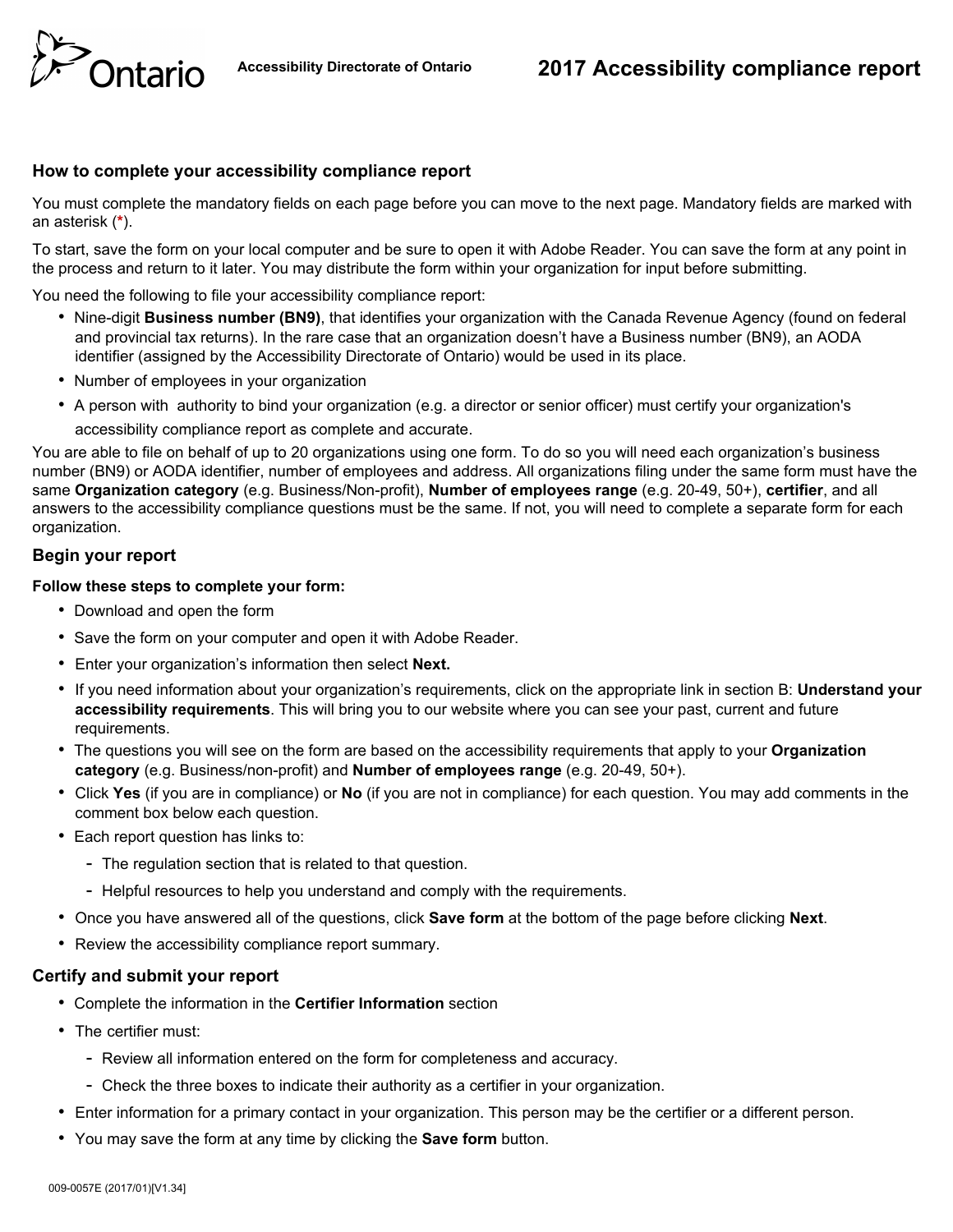- When you are ready to submit your report, click the **Save and submit** button. You will be prompted to save the form on your local computer first and then it will be submitted.
- Wait for a confirmation prompt that either confirms submission or indicates any problems.
- Once you have successfully submitted your certified report, an email will be sent to the Certifier and the Primary Contact with a confirmation number and an accessible PDF copy of your organization's accessibility compliance report.

If you have any questions please contact the AODA Contact Centre (ServiceOntario) at:

Toll Free Phone: 1-866-515-2025 TTY Toll free: 1-800-268-7095<br>Phone: 416-849-8276 TTY: 416-325-3408 Phone: 416-849-8276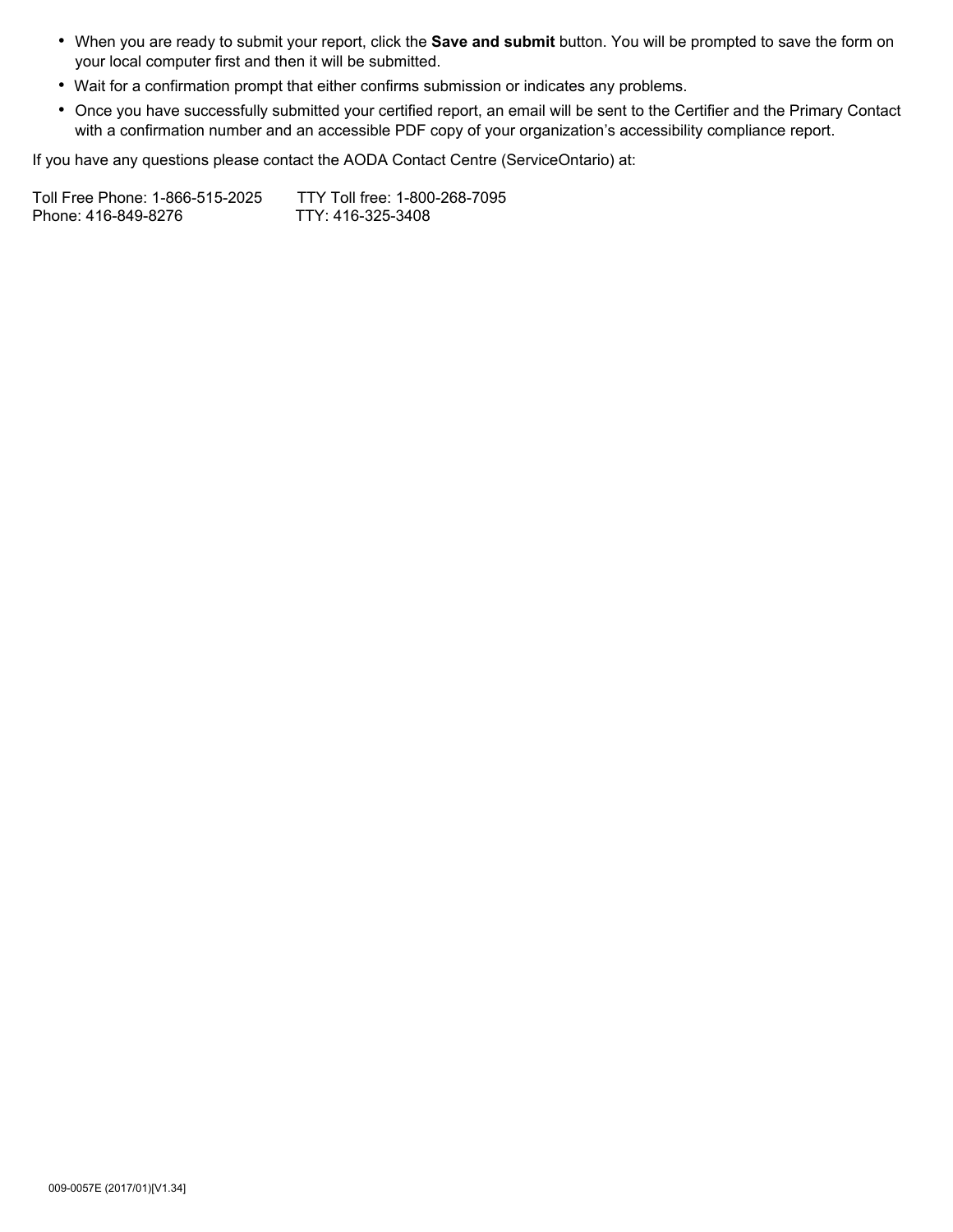

# **Instructions**

All information you provide is subject to the *Freedom of Information and Protection of Privacy Act.*

Fields marked with an asterisk (**\***) are mandatory.

| A. Organization information     |                                                                                                                             |                                             |                                |                                                             |               |                                                                                                                                     |  |  |  |
|---------------------------------|-----------------------------------------------------------------------------------------------------------------------------|---------------------------------------------|--------------------------------|-------------------------------------------------------------|---------------|-------------------------------------------------------------------------------------------------------------------------------------|--|--|--|
| Organization category *         |                                                                                                                             |                                             |                                | Number of employees range *                                 |               | Reporting year                                                                                                                      |  |  |  |
| <b>Business / non-profit</b>    |                                                                                                                             |                                             | 20-49 employees<br>2017        |                                                             |               |                                                                                                                                     |  |  |  |
| <b>Business details</b>         |                                                                                                                             |                                             |                                |                                                             |               |                                                                                                                                     |  |  |  |
| Organization legal name *       |                                                                                                                             |                                             |                                |                                                             |               | Number of employees in Ontario*<br><b>Help</b>                                                                                      |  |  |  |
|                                 | <b>Erie Thames Powerlines Corporation</b>                                                                                   |                                             |                                |                                                             | 48            |                                                                                                                                     |  |  |  |
| Business number (BN9)*          | Help                                                                                                                        |                                             |                                |                                                             |               |                                                                                                                                     |  |  |  |
| 863719498                       |                                                                                                                             |                                             |                                |                                                             |               |                                                                                                                                     |  |  |  |
|                                 | $\sqrt{\sqrt{ }}$ Check if operating/business name is same as legal name                                                    |                                             |                                |                                                             |               |                                                                                                                                     |  |  |  |
|                                 | Organization operating/business name                                                                                        |                                             |                                | Language preference for communications *                    |               |                                                                                                                                     |  |  |  |
|                                 | Erie Thames Powerlines Corp.                                                                                                |                                             |                                |                                                             |               | <b>English</b>                                                                                                                      |  |  |  |
| 22 - Utilities                  | Sector that best describes your organization's principal business activity *                                                |                                             |                                |                                                             | Help          |                                                                                                                                     |  |  |  |
| Subsector (if possible)         |                                                                                                                             |                                             |                                | Industry group (if possible)                                |               |                                                                                                                                     |  |  |  |
| 221 - Utilities                 |                                                                                                                             |                                             |                                | 2211 - Electric power generation, transmission and distribu |               |                                                                                                                                     |  |  |  |
| <b>Mailing address</b>          |                                                                                                                             |                                             |                                |                                                             |               |                                                                                                                                     |  |  |  |
|                                 | Address where letters can be sent to the person responsible for coordinating the organization's AODA compliance activities. |                                             |                                |                                                             |               |                                                                                                                                     |  |  |  |
| Country *                       | $\sqrt{\phantom{a}}$ Canada                                                                                                 |                                             | <b>USA</b>                     |                                                             | International |                                                                                                                                     |  |  |  |
| Type of address *               | $\sqrt{\phantom{a}}$ Street address                                                                                         |                                             | Street address served by route |                                                             | Other         |                                                                                                                                     |  |  |  |
| Unit number                     | Street number *<br>143                                                                                                      | Street name *<br><b>Bell (P.O. Box 157)</b> |                                |                                                             |               |                                                                                                                                     |  |  |  |
| Street type                     | Street direction                                                                                                            |                                             | City $*$                       |                                                             |               | Province *                                                                                                                          |  |  |  |
| <b>Street</b>                   |                                                                                                                             |                                             | Ingersoll                      |                                                             |               | <b>ON</b> (Ontario)                                                                                                                 |  |  |  |
| Postal code *<br><b>N5C 3K5</b> |                                                                                                                             |                                             |                                |                                                             |               |                                                                                                                                     |  |  |  |
| <b>Business address</b>         | Check if business address is same as mailing address                                                                        |                                             |                                |                                                             |               | (Address at which letters can be sent to the company director/officer accountable for the organization's compliance with the AODA.) |  |  |  |
| Country *                       | √ Canada                                                                                                                    |                                             | <b>USA</b>                     |                                                             | International |                                                                                                                                     |  |  |  |
| Type of address *               | $\sqrt{\phantom{a}}$ Street address                                                                                         | $\overline{\phantom{a}}$                    | Street address served by route |                                                             | Other         |                                                                                                                                     |  |  |  |
| Unit number                     | Street number *<br>143                                                                                                      | Street name*<br><b>Bell (P.O. Box 157)</b>  |                                |                                                             |               |                                                                                                                                     |  |  |  |
| Street type                     | <b>Street direction</b>                                                                                                     |                                             | $\overline{\text{City}}$       |                                                             |               | Province *                                                                                                                          |  |  |  |
| <b>Street</b>                   |                                                                                                                             |                                             | Ingersoll                      |                                                             |               | <b>ON</b> (Ontario)                                                                                                                 |  |  |  |
| Postal code *<br><b>N5C 3K5</b> |                                                                                                                             |                                             |                                |                                                             |               |                                                                                                                                     |  |  |  |

Use the "Add new organization" button to add additional organizations to which this accessibility report is to be applied (maximum 20). Note: All organizations must have the same organization category, number of employees range, compliance answers and certifier, and have different business numbers, in order to file under the same form.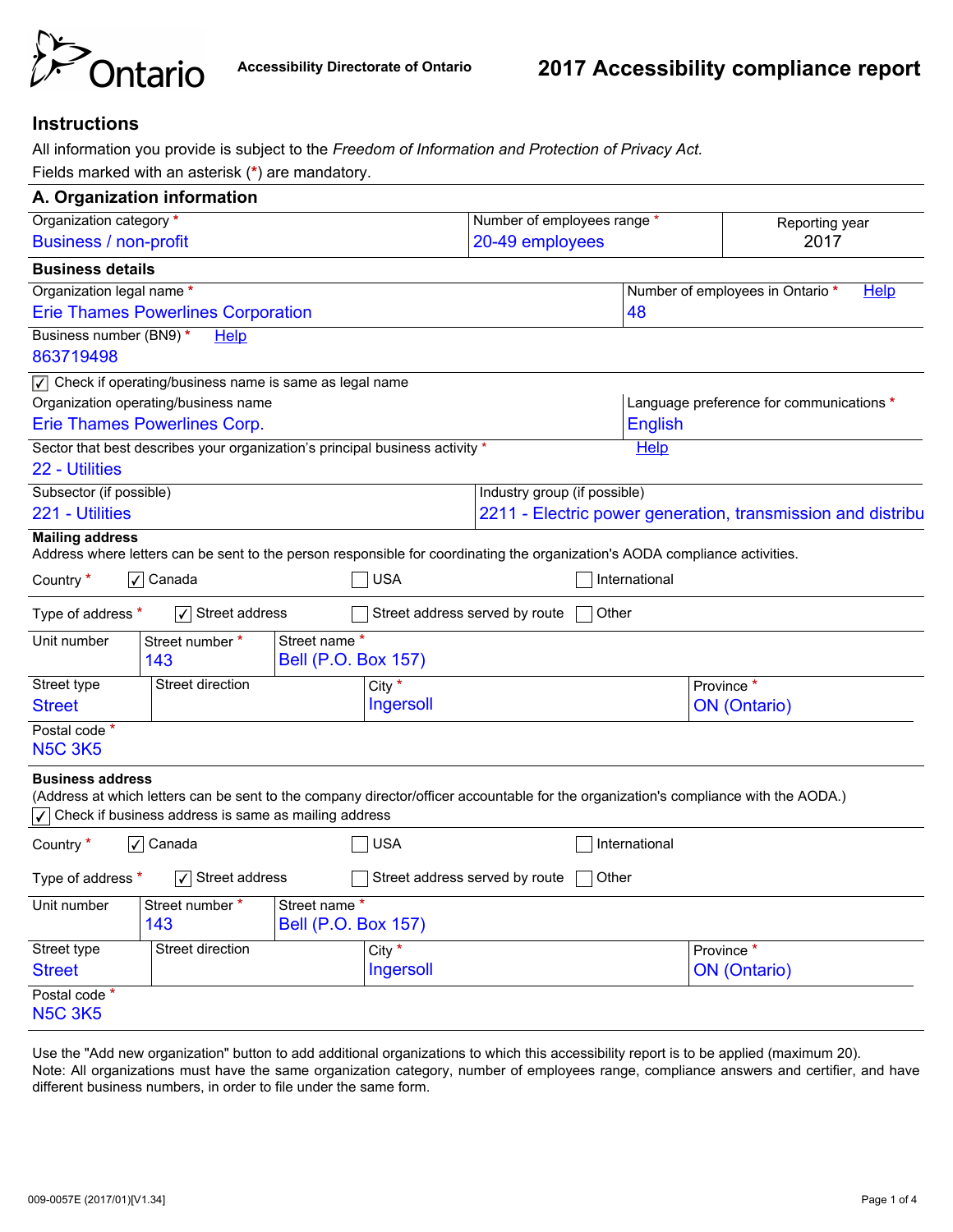

| Organization category Business / non-profit                                                                                                                                                                                                                                                       | Number of employees range 20-49                   |
|---------------------------------------------------------------------------------------------------------------------------------------------------------------------------------------------------------------------------------------------------------------------------------------------------|---------------------------------------------------|
| Filing organization legal name Erie Thames Powerlines Corporation                                                                                                                                                                                                                                 |                                                   |
| Filing organization business number (BN9) 863719498                                                                                                                                                                                                                                               |                                                   |
| Fields marked with an asterisk (*) are mandatory.                                                                                                                                                                                                                                                 |                                                   |
| <b>B. Understand your accessibility requirements</b>                                                                                                                                                                                                                                              |                                                   |
| Before you begin your report, you can learn about your accessibility requirements at ontario.ca/accessibility                                                                                                                                                                                     |                                                   |
| Additional accessibility requirements apply if you are:<br>• a municipality                                                                                                                                                                                                                       |                                                   |
| • an education institution (e.g. school board, college, university or school)                                                                                                                                                                                                                     |                                                   |
| • a producer of education material (e.g. texbooks)                                                                                                                                                                                                                                                |                                                   |
| · a library board                                                                                                                                                                                                                                                                                 |                                                   |
| C. Accessibility compliance report questions                                                                                                                                                                                                                                                      |                                                   |
| <b>Instructions</b><br>Please answer each of the following compliance questions. Use the Comments box if you wish to comment on any response.                                                                                                                                                     |                                                   |
| If you need help with a specific question, click the help links which will open in a new browser window. Use the link on the left to view the<br>relevant AODA regulations and the link on the right to view relevant accessibility information resources.<br>Provide accessible customer service |                                                   |
| 1. Does your organization permit people with disabilities who are accompanied by a guide dog or service<br>animal to keep the animal with them, unless otherwise excluded by law? *                                                                                                               | $\sqrt{}$ Yes<br>No                               |
| Read O. Reg. 191/11 s.80.47: Use of service animals and support persons                                                                                                                                                                                                                           | Learn more about your requirements for question 1 |
| Comments for<br>question 1                                                                                                                                                                                                                                                                        |                                                   |
| 2. If a person with a disability is accompanied by a support person, does your organization ensure that the<br>persons are permitted to enter the premises together and that the person with a disability is not<br>prevented from having access to the support person while on your premises? *  | √   Yes<br>No                                     |
| Read O. Reg. 191/11 s.80.47(4): Use of service animals and support persons                                                                                                                                                                                                                        | Learn more about your requirements for question 2 |
| Comments for<br>question 2                                                                                                                                                                                                                                                                        |                                                   |
| 3. Does your organization ensure that the required persons receive training on the accessibility standards<br>for customer service? *                                                                                                                                                             | $\sqrt{}$ Yes<br>∣No                              |
| Read O. Reg. 191/11 s.80.49: Training for staff                                                                                                                                                                                                                                                   | Learn more about your requirements for question 3 |
| Comments for<br>question 3                                                                                                                                                                                                                                                                        |                                                   |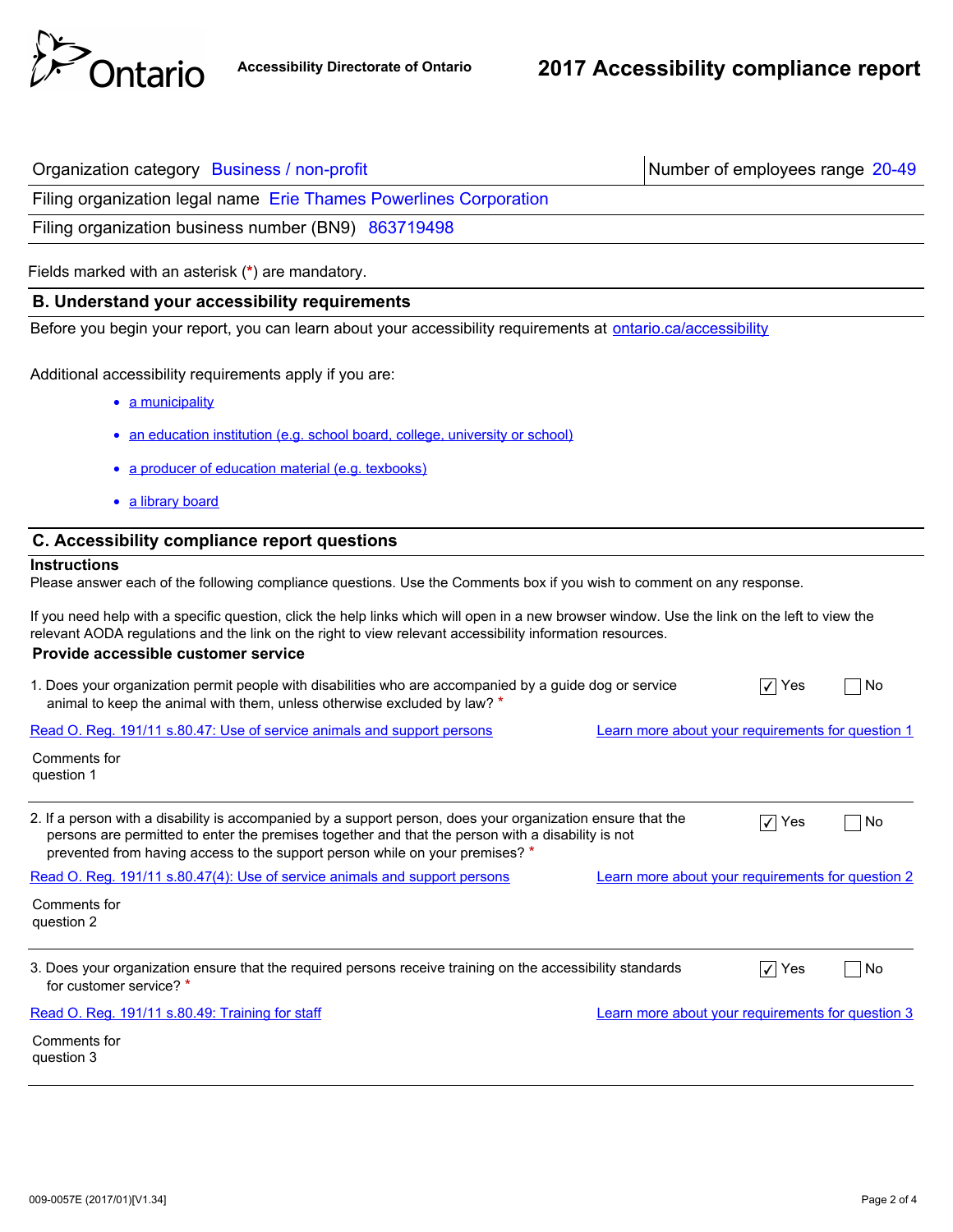| 4. Has your organization established a process for receiving and responding to feedback on the<br>accessibility of its customer service and does it make information about the feedback process readily<br>available to the public? * |                                                   | √   Yes   | ∣No |
|---------------------------------------------------------------------------------------------------------------------------------------------------------------------------------------------------------------------------------------|---------------------------------------------------|-----------|-----|
| Read O. Reg. 191/11 s.80.50: Feedback process for providers of goods or services                                                                                                                                                      | Learn more about your requirements for question 4 |           |     |
| Comments for<br>question 4                                                                                                                                                                                                            |                                                   |           |     |
| 5. Other than the requirements cited in the above questions, is your organization complying with all other<br>requirements in effect under the Customer Service Standard? *                                                           |                                                   | $ V $ Yes | No. |
| Read O. Reg. 191/11: Part IV.2: Customer Service Standard                                                                                                                                                                             | Learn more about your requirements for question 5 |           |     |
| Comments for                                                                                                                                                                                                                          |                                                   |           |     |